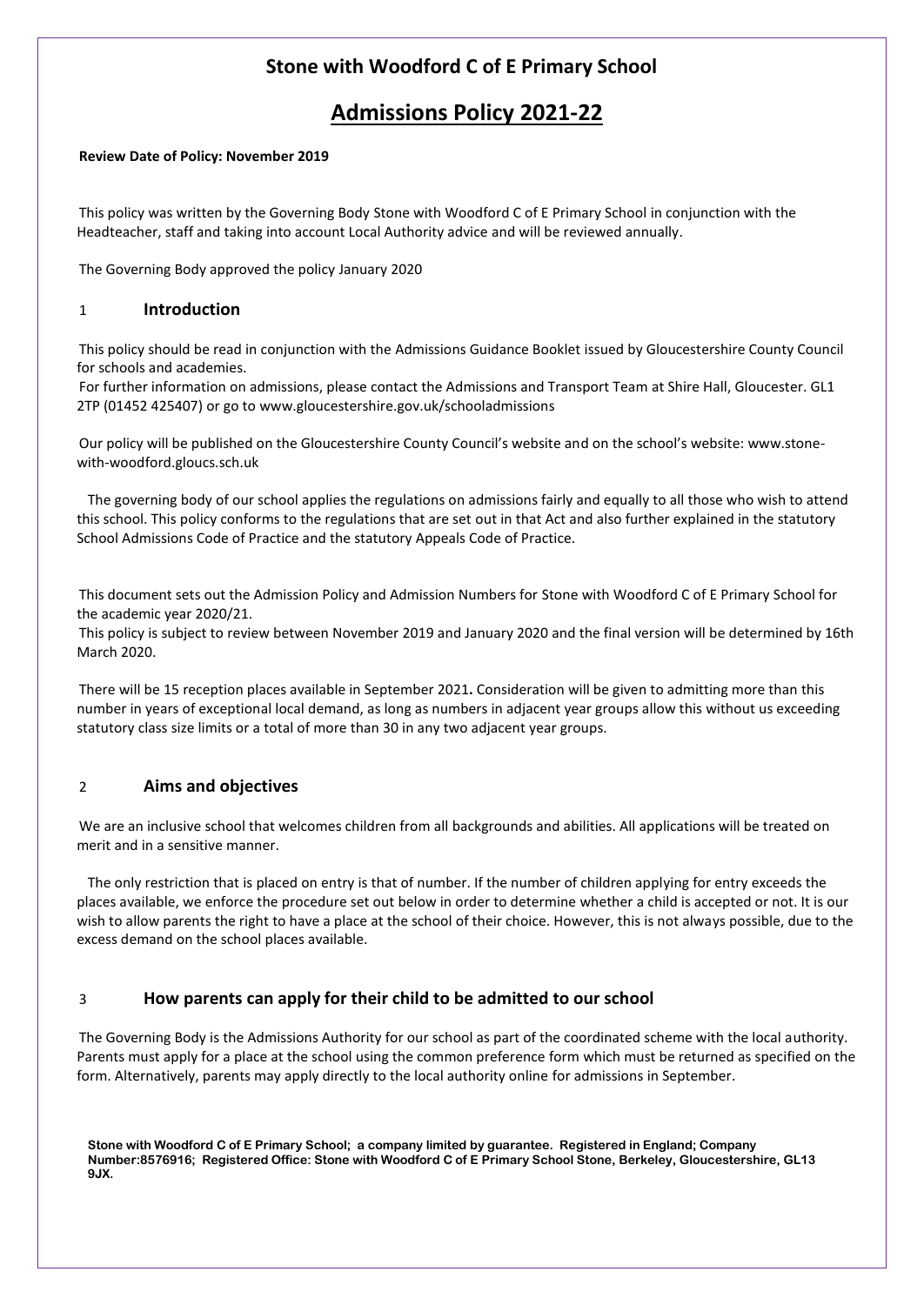## **Stone with Woodford C of E Primary School**

In this area, children enter school in the academic year they become five. There is one admissions date per year, early in September (i.e. at the start of the school year).

For admission to all other year groups, parents must contact the school directly to enquire about the availability of places.

Parents of summer born children (those born between 1 April and 31 August only) may defer their child's entry to school by a whole year until they reach compulsory school age and be admitted to Reception rather than Year 1 with their chronological peers. This means that a summer born child would not start school at all during the academic year after their fourth birthday. Details on the process for seeking approval for deferring a child's admission are provided on the Gloucestershire Admissions website. <http://www.gloucestershire.gov.uk/schooladmissions>

Children who have a Statement of Special Educational Needs or an Education, Health and Care (EHC) Plan are placed in schools through the arrangements set out in the SEN Code of Practice and not through any admission criteria. Governing bodies are required by Section 324 of the Education Act 1996 to admit a child with a Statement or an Education, Health and Care plan that names the school, even if the school is full. Parents of children with Statements of SEN or EHC should contact their child's casework officer for any further information.

Where applications for admission exceed the number of places available, the following criteria will be applied, in the order set out below, to decide which children to admit:

- 1. A 'looked after child' (1) or a child who was previously looked after but immediately after being looked after became subject to an adoption (2) child arrangements order (3) or special guardianship order ( 4 ) .
- 2. Children who will have siblings attending the school at the time the applicant child is admitted.
- 3. Children who have teaching staff working at our school.

4. Children with the strongest geographical claim, measured, using Ordinance Survey points, in a straight line from the central point of the child's home address (including flats) to the point of the school, using the Local Authority's computerised measuring system, with those living closer to the school receiving the higher priority.

Where any particular category at points 1-3 above is oversubscribed, criterion 4 (strongest geographical claim based on straight line distance) will be used to determine which child is offered a place.

In the event of a tie between two or more children when applying criterion 4 (strongest geographical claim based on straight line distance) where there are not enough places available to offer all children a place at the school, a process of random allocation will be followed by the school

1) A 'looked after child' is a child who is (a) in the care of a local authority, or (b) being provided with accommodation by a local authority in the *exercise of their social services functions (see the definition in Section 22(1) of the Children Act 1989) at the time of making an application to a school. In Gloucestershire, such children are referred to as Children in Care.* 

*(2) This includes children who were adopted under the Adoption Act 1976 (see section 12 adoption orders) and children who were adopted under the Adoption and Childrens Act 2002 (see section 46 adoption orders).* 

*(3) Under the provisions of s.12 of the Children and Families Act 2014, which amend section 8 of the Children Act 1989, residence orders have now been replaced by child arrangements orders.* 

*(4) See Section 14A of the Children Act 1989 which defines a 'special guardianship order' as an order appointing one or more individuals to be a child's special guardian (or special guardians).* 

*Sibling refers to a brother or sister, half brother or sister, adopted brother or sister, step brother or sister, or the child of the parent/carer's partner as well as children brought together by a same sex civil partnership. In every case, the child must be living in the same family unit at the same address*.

### 4 **Admission appeals**

**Stone with Woodford C of E Primary School; a company limited by guarantee. Registered in England; Company Number:8576916; Registered Office: Stone with Woodford C of E Primary School Stone, Berkeley, Gloucestershire, GL13 9JX.**